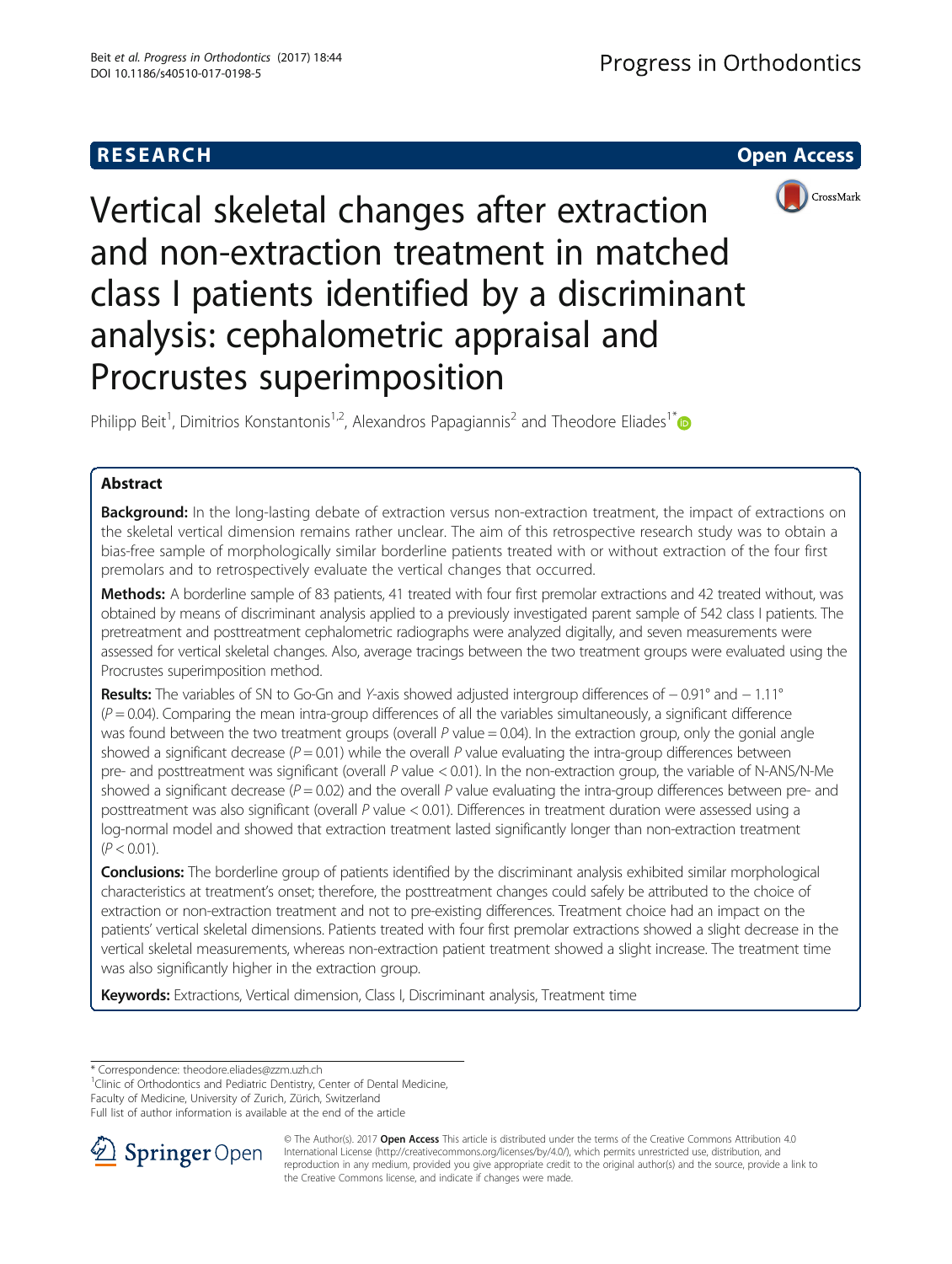# Background

Extractions are routinely implemented in orthodontics mainly to address crowding and reduce dentoalveolar protrusion. While the impact of extraction and nonextraction treatment on the soft tissue response, smile esthetics, stability, and other parameters has been extensively investigated [\[1](#page-8-0)–[3](#page-8-0)], the literature is rather inconclusive with regard to the impact of the extractions on the vertical dimension.

Control of the vertical dimension during orthodontic treatment is challenging [\[4](#page-8-0)]. Still, the open bite manifestations can range from a variety of skeletal, dental, and functional features including increased mandibular plane and/or gonial angle, altered anterior or posterior facial heights, weak orofacial musculature, inadequate lip seal, and anterior tongue position or thrust [[5, 6](#page-8-0)]. Different treatment techniques or extraction patterns have been suggested to address the aforementioned discrepancies [[7](#page-8-0)–[9\]](#page-8-0). Often, orthodontists tend to extract in patients with increased anterior facial height. According to the wedge hypothesis, the extraction of four premolars or molars and the subsequent protraction of the posterior teeth lead to a counterclockwise rotation of the mandible, thus maintaining or increasing the overbite [\[8](#page-8-0), [10, 11](#page-8-0)]. Although this theory is quite popular, it is not evidencebased according to relative investigations [[7\]](#page-8-0). Contradictory reports in the literature fail to reach a consensus whether or not extractions have a definite effect on the vertical dimension [[12](#page-8-0)–[20\]](#page-8-0).

On a research note, often in the literature, the matching process in retrospective surveys is rather inadequate since the compared groups are not morphologically similar [\[8](#page-8-0), [15](#page-8-0), [21,](#page-8-0) [22\]](#page-9-0). The improper matching of the groups inevitably introduces susceptibility bias, which is defined as the difference in prognostic expectations due to pre-existing differences between and/or among treatment groups. When contemplating between differentmutually exclusive-treatment approaches or techniques, a clinician takes into careful consideration the patient's morphological features. These features usually include cephalometric and model measurements along with other parameters like patient's age and sex. In statistics, such patient's features that lead a clinician to a specific treatment decision are called confounding variables.

Discriminant analysis is a statistical multivariate technique that deals simultaneously with a large number of confounding variables. In contemporary orthodontic research, discriminant analysis has been used in order to identify homogenous samples that cannot be discriminated with regard to a specific treatment modality. The homogeneity of the groups regarding the variables included in the discriminant analysis can ensure that all patients are borderline and equally susceptible to alternative treatments. As shown in the literature, borderline

samples are ideal for various posttreatment comparisons [[1,](#page-8-0) [23](#page-9-0)–[25](#page-9-0)].

It was therefore the aim of the present retrospective research study to evaluate a bias-free sample of borderline patients treated with or without four first premolar extractions and to assess the vertical skeletal changes occurred.

### Methods

To overcome common methodological errors seen in orthodontic literature and to eliminate susceptibility bias, it was decided to obtain a borderline sample in regard to extractions that derived from a large parent sample of class I patients of a previous investigation [[23\]](#page-9-0). The parent sample consisted of 542 randomly selected subjects, treated at the graduate Orthodontic Clinic of the School of Dentistry of the National and Kapodistrian University of Athens, Greece and in five different private orthodontic offices in Athens, Greece. The decision to select patients especially from a university clinic where patients were treated by a numerous residents and clinical instructors and from different private clinical settings was made in order to eliminate the possibility of selection and proficiency bias.

All patients were Caucasian male or female with a class I dental and skeletal malocclusion, no transverse discrepancies, and a full complement of teeth excluding the third molars. They had no history of clefts or any other dentofacial deformities, and they never had received any previous orthodontic treatment or orthognathic surgery. Still, the patients included did not present with extensively decayed teeth that could influence the clinician towards extraction, and according to the charts, when extractions were decided, it was solely for orthodontic purposes. Out of the 542 patients, of which 331 were female and 211 male, 427 were treated by non-extraction and 153 with extraction of the four first premolars. The parent sample was collected in 2013, while the identification of the borderline sample for the present investigation took place in 2017.

All patients received orthodontic treatment with preadjusted edgewise appliances in both arches and had a complete set of diagnostic records including initial and final lateral cephalometric and panoramic radiographs along with dental casts and detailed treatment charts. Neither extra- nor intra-oral appliances or temporary anchorage devices were used during treatment. However, in regard to treatment mechanics in the extraction cases and according to patients' charts, after crowding was addressed by the retraction of the anterior teeth, the implemented biomechanics aimed at closure of the remaining spaces by protraction of the posterior teeth. All cephalograms were taken in the natural head position and were traced and analyzed using ViewBox 4.0.1.7. The research protocol was approved by the Ethics and Research Committee of the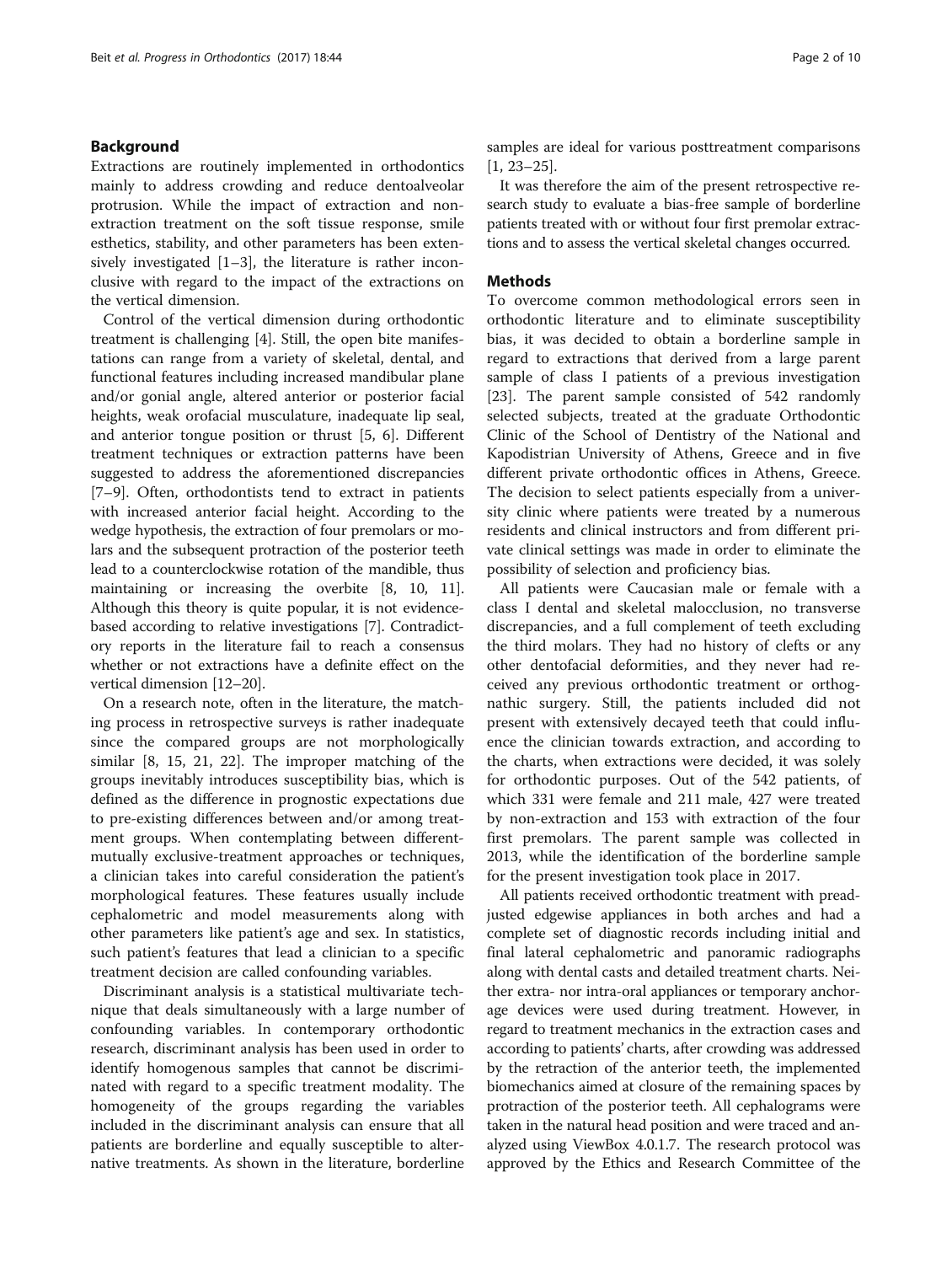<span id="page-2-0"></span>National and Kapodistrian University of Athens, Greece (ref. 311/21.09.2016).

The parent sample was then subjected to a stepwise discriminant analysis, which included all variables that could possibly influence a clinician's decision towards extraction treatment. These variables were 26 cephalometric measurements, six dental cast measurements, and the demographic variables of age and sex [\[23](#page-9-0)]. Hence, a reliable representation of all of the patient's dental, skeletal, and soft tissue traits that could possibly swing the pendulum towards one of the two possible treatment modalities was achieved.

Patients were predicted to belong to the extraction or the non-extraction group according to their discriminant score. The discriminant score for each patient was the sum of the multiplication of the discriminating variables with their standardized canonical discriminant function coefficients. Subsequently, the discriminant score can be considered a weighted linear combination (sum) of the discriminating variables.

According to the discriminant analysis, each patient was assigned a discriminant score that ranged from − 3.48 to + 3.07. Patients that received a negative score were predicted to be treated with four premolar extractions, whereas patients receiving a positive score were more likely to be treated by non-extraction (Fig. 1). The further away a patient's score was drawn from 0 (the cutoff point), the more definite the treatment decision was, thus classifying the patient to either the "clear-cut" extraction or non-extraction group. Conversely, patients with discriminant scores around 0 exhibited a significant degree of morphological similarity and therefore could not be clearly classified to either one of the two groups.

To assess the impact of the two different treatment approaches, seven commonly used variables that measure the skeletal vertical dimension were employed. Of the seven variables, six describe angles and are shown in degrees and one variable is a ratio (N-ANS/N-Me). The orientation of the mandibular plane to the anterior cranial base was described by the following angles: FMA (Frankfurt horizontal (FH) plane to mandibular plane (MP) derived by the line connecting the landmarks gonion and menton); SN to Go-Gn angle that is formed at the intersection of the lines passing from the landmarks Sella to nasion and gonion to gnathion; and Y-axis which is the angle formed at the intersection of the line Sella to Gnathion to Frankfurt horizontal plane. Also, the gonial angle formed by the points mentongonion-articulare was assessed. The anterior facial height was further evaluated by the variable of N-ANS/ANS-Me derived by the ratio of the projections of both measurements to the perpendicular on FH plane. Additionally, the cant of the palatal plane (PP) in relation to the cranial base and the mandibular plane was evaluated utilizing the measurements of palatal plane to SN and to MP respectively. All cephalometric landmarks, planes, and lines used can be seen in Fig. [2.](#page-3-0)

Regarding the sample size calculation, we assumed 1.7° mean difference in FMA measurements between the two groups, with the standard deviation assumed to 2.75 in both groups. Setting the significance level at 5%, to achieve 80% power, 42 individuals were required in each group.

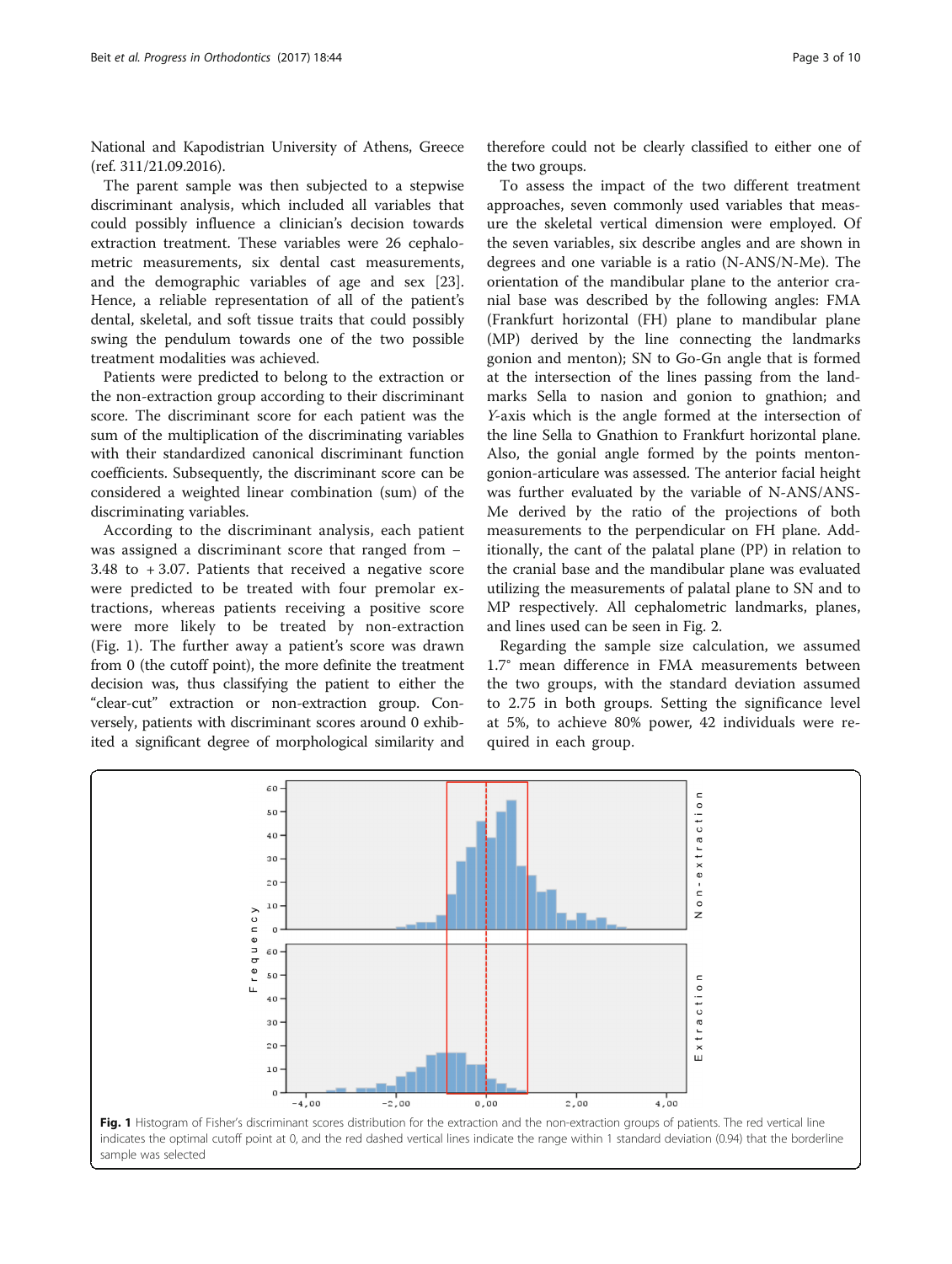<span id="page-3-0"></span>

Descriptive statistics for the pretreatment variables for both groups, as well as descriptive and inferential statistics to assess the intra- and intergroup differences in vertical dimension changes, were performed. Since these variables were used in the previous discriminant analysis to identify the borderline cases, baseline differences between the two groups were quite unlikely. The mean differences from pretreatment to posttreatment measurements that occurred in each group were compared through regression models adjusting for baseline age and sex. Furthermore, paired  $t$  tests were calculated to assess the differences between the pretreatment and posttreatment measurements for the two groups separately. The joint significance of differences was measured using  $F$  tests. The significance level was predetermined at 5%.

All cephalometric tracings were performed by the principal investigator (XX). Additionally, all tracings were averaged and then superimposed using generalized Procrustes superimposition [[26](#page-9-0)]. Procrustes superimposition was performed on the inter- and intragroup averaged hard tissue profile. Fifteen skeletal points were used as reference for the superimposition (A point, B point, sella, sheno-ethmoidale, nasion, orbitale, porion, basion, articulare, gonion, antegonial notch, menton, pogonion, anterior nasal spine, posterior nasal spine). More specifically, in our study, Procrustes superimposition takes two shapes, resizes them, and aligns them to minimize the sum of the squared distance between corresponding cephalometric points. This is a mathematically defined procedure, characterized by validity and repeatability of the results [[27](#page-9-0)].

Additionally, evaluations were performed for both random and systematic errors of the method. To evaluate intra-examiner repeatability, with a table of random numbers, 20 subjects were selected—10 from each treatment group—and were retraced 3 weeks later by the same investigator. Also, to assess inter-examiner agreement, 20 subjects—10 non-extraction and 10 extraction—were randomly selected, and the principal investigator was evaluated against the second investigator (XX). The intra-class correlation coefficient (ICC) based on the variance components from a one-way analysis of variance was used. All statistical analyses were performed in STATA (version 13.0; Stata Corp, College Station, TX).

# Results

Finally, the borderline sample was comprised of 83 patients that were chosen around the optimal cutoff point (0) of the discriminant scores and within one standard deviation as shown in Fig. [1.](#page-2-0) Of the patients, 42 that were treated by non-extraction and 41 were treated with four first premolar extractions. Of the nonextraction patients, 24 were female and 18 were male; meanwhile, out of the extraction patients, 23 were female and 18 were male. The mean age for the extraction group was 13.71 years (SD 3.28) and for the nonextraction group 14.62 years (SD 3.84).

Descriptive statistics of the pretreatment variables for both extraction and non-extraction groups are listed in Table [1.](#page-4-0) As expected, the  $P$  values ( $t$  test for independent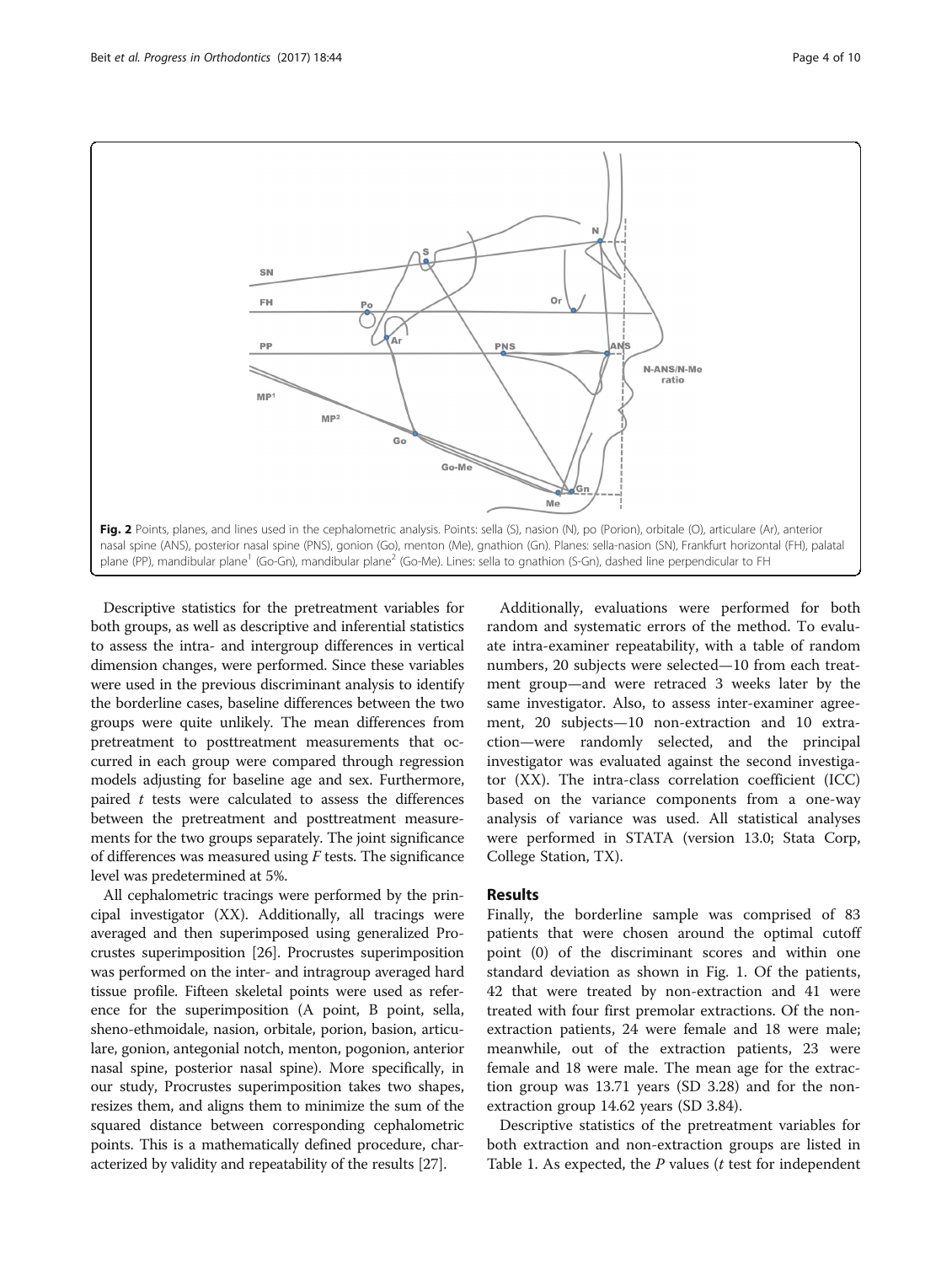<span id="page-4-0"></span>

| <b>Table 1</b> Pretreatment differences between extraction and non- |
|---------------------------------------------------------------------|
| extraction groups with respect to demographic characteristics       |
| and cephalometric measurements                                      |

|                                                                    | Extraction       | Non-extraction   |           |  |  |  |  |  |  |
|--------------------------------------------------------------------|------------------|------------------|-----------|--|--|--|--|--|--|
| Variables                                                          | $(N = 41)$       | $(N = 42)$       |           |  |  |  |  |  |  |
| Ν                                                                  | Mean $\pm$ SD    | Mean $\pm$ SD    | $P$ value |  |  |  |  |  |  |
| FMA (°)                                                            | $28.37 \pm 3.96$ | $26.85 \pm 5.86$ | 0.17      |  |  |  |  |  |  |
| N-ANS/N-Me                                                         | $44.45 + 1.82$   | $44.58 + 2.44$   | 0.79      |  |  |  |  |  |  |
| $SN$ to Go-Gn $(^\circ)$                                           | $34.04 \pm 3.79$ | $33.80 \pm 6.37$ | 0.83      |  |  |  |  |  |  |
| $Y$ -axis $(°)$                                                    | $60.52 \pm 3.88$ | $59.46 + 3.56$   | 0.20      |  |  |  |  |  |  |
| Gonial angle (Ar-Go-Me) (°)                                        | $129.00 + 4.82$  | $128.42 + 6.46$  | 0.65      |  |  |  |  |  |  |
| Palatal plane to SN (°)                                            | $6.77 \pm 2.51$  | $7.42 \pm 4.22$  | 0.40      |  |  |  |  |  |  |
| Palatal plane to MP (°)                                            | $27.72 \pm 4.35$ | $26.71 + 6.85$   | 0.42      |  |  |  |  |  |  |
| Age                                                                | $13.71 + 3.28$   | $14.62 + 3.84$   | 0.25      |  |  |  |  |  |  |
| Males                                                              | 18 (43.90%)      | 18 (42.86%)      | 0.92      |  |  |  |  |  |  |
| Duration (years)                                                   | $2.79 + 1.16$    | $1.8 \pm 0.65$   | < 0.01    |  |  |  |  |  |  |
| P value for overall difference in the cephalometric variables 0.59 |                  |                  |           |  |  |  |  |  |  |

samples) showed no statistically significant differences between the two groups at treatment's onset. This outcome was further confirmed by the P value for pretreatment differences in all outcomes  $(P = 0.59)$ .

The intra-group differences between pre- and posttreatment measurements were also examined through paired  $t$  tests for the two groups separately. In the extraction group, all variables apart from the palatal plane to SN (mean difference, 0.38; 95% confidence interval (CI),  $-033$ , 1.09;  $P = 0.29$ ) showed a decrease, but statistical significance was found only for the gonial angle (mean difference, − 1.06; 95%CI, − 1.80, − 0.32; P = 0.01). Still, the overall  $P$  value evaluating the differences between pre- and posttreatment in the extraction patients was significant (overall  $P$  value  $< 0.01$ ).

In the non-extraction group the variables of FMA, SN to Go-Gn, Y-axis and palatal plane to SN showed an increase whereas the variables of N-ANS/N-Me, gonial angle, and palatal plane to MP showed a decrease. However, of all these variables, only N-ANS/N-Me showed a statistically significant change (mean difference,  $-0.52$ ; 95%CI,  $-0.97$ ,  $-0.08$ ;  $P = 0.02$ ). Yet, when all measurement differences were simultaneously evaluated in the non-extraction patients, the overall  $P$  value showed a significant change between pre- and posttreatment values (overall  $P$  value  $< 0.01$ ). The results of the intra-group differences can be seen in Table 2.

Differences in treatment duration were assessed using a log-normal model, which showed that extraction treatment lasted significantly longer than non-extraction treatment  $(P < 0.01)$  (Table 1).

When we compared the two groups, the differences of the mean change values for five out seven cephalometric variables were not statistically significant (Table 2). Contrariwise, the variables of SN to Go-Gn and the Y-axis showed adjusted differences of − 0.91 (95%CI, − 1.77, − 0.06;  $P = 0.04$ ) and  $-1.11$  (95%CI,  $-2.19$ , 0.03;  $P = 0.04$ ) between the two groups. Considering the mean intragroup differences of all variables simultaneously, the  $F$  test suggested a statistically significant difference between the two treatment groups (overall  $P$  value = 0.04). The comparisons of the intra-group differences can also be seen in Table 2. Also, the intra-group trajectories of the extraction and non-extraction patients are depicted in Fig. [3.](#page-5-0) Average tracings and superimpositions between the two treatment groups can be seen in Figs. [4](#page-6-0) and [5](#page-6-0).

The results of the evaluations for random and systematic errors showed excellent agreement: ICC 0.99 (95%CI 0.99–1.00) for intra-examiner agreement and ICC 0.98 (95%CI 0.98–1.00) for inter-examiner agreement.

#### **Discussion**

In this investigation, the use of the discriminant analysis ensured the morphological homogeneity of the extraction and non-extraction samples, thus eliminating the

Table 2 Comparisons of intra- and intergroup differences between the two treatment groups

| Variables                   | Extraction        |                  |           | Non-extraction    |                  |           |                                      |           |                              |
|-----------------------------|-------------------|------------------|-----------|-------------------|------------------|-----------|--------------------------------------|-----------|------------------------------|
|                             | Diff <sup>a</sup> | 95%CI            | $P$ value | Diff <sup>a</sup> | 95%CI            | $P$ value | Adjusted diff. <sup>b</sup><br>95%CI | $P$ value | Overall P value <sup>®</sup> |
| FMA (°)                     | $-0.68$           | $(-1.56, 0.21)$  | 0.13      | 0.37              | $(-0.50, 1.25)$  | 0.40      | $-0.98$ ( $-2.20, 0.23$ )            | 0.11      | 0.04                         |
| N-ANS/N-Me                  | $-0.38$           | $(-0.83, 0.07)$  | 0.10      | $-0.52$           | $(-0.97, -0.08)$ | 0.02      | $0.16$ ( $-0.46$ , 0.78)             | 0.61      |                              |
| $SN$ to Go-Gn $(^\circ)$    | $-0.57$           | $(-1.19, 0.05)$  | 0.07      | 0.32              | $(-0.30, 0.93)$  | 0.30      | $-0.91$ ( $-1.77$ , $-0.06$ )        | 0.04      |                              |
| $Y$ -axis $(°)$             | $-0.39$           | $(-1.18, 0.40)$  | 0.33      | 0.70              | $(-0.07, 1.48)$  | 0.08      | $-1.11$ ( $-2.19$ , $-0.03$ )        | 0.04      |                              |
| Gonial angle (Ar-Go-Me) (°) | $-1.06$           | $(-1.80, -0.32)$ | 0.01      | $-0.54$           | $(-1.27, 0.19)$  | 0.15      | $-0.52$ ( $-1.54$ , 0.49)            | 0.32      |                              |
| Palatal plane to SN (°)     | 0.38              | $(-0.33, 1.09)$  | 0.29      | 0.45              | $(-0.25, 1.15)$  | 0.21      | $-0.15$ ( $-1.12$ , 0.81)            | 0.76      |                              |
| Palatal plane to MP (°)     | $-0.70$           | $(-1.49, 0.08)$  | 0.08      | $-0.06$           | $(-0.84, 0.71)$  | 0.87      | $-0.60$ ( $-1.67, 0.47$ )            | 0.27      |                              |

P value evaluating the significance of all differences in the extraction group < 0.01; corresponding P value for the non-extraction group < 0.01 <sup>a</sup>Differences between post- and pretreatment measurements

<sup>b</sup>Adjusted for age and sex differences between the two groups

Tests whether all differences between treatment groups equal zero by using an  $F$  test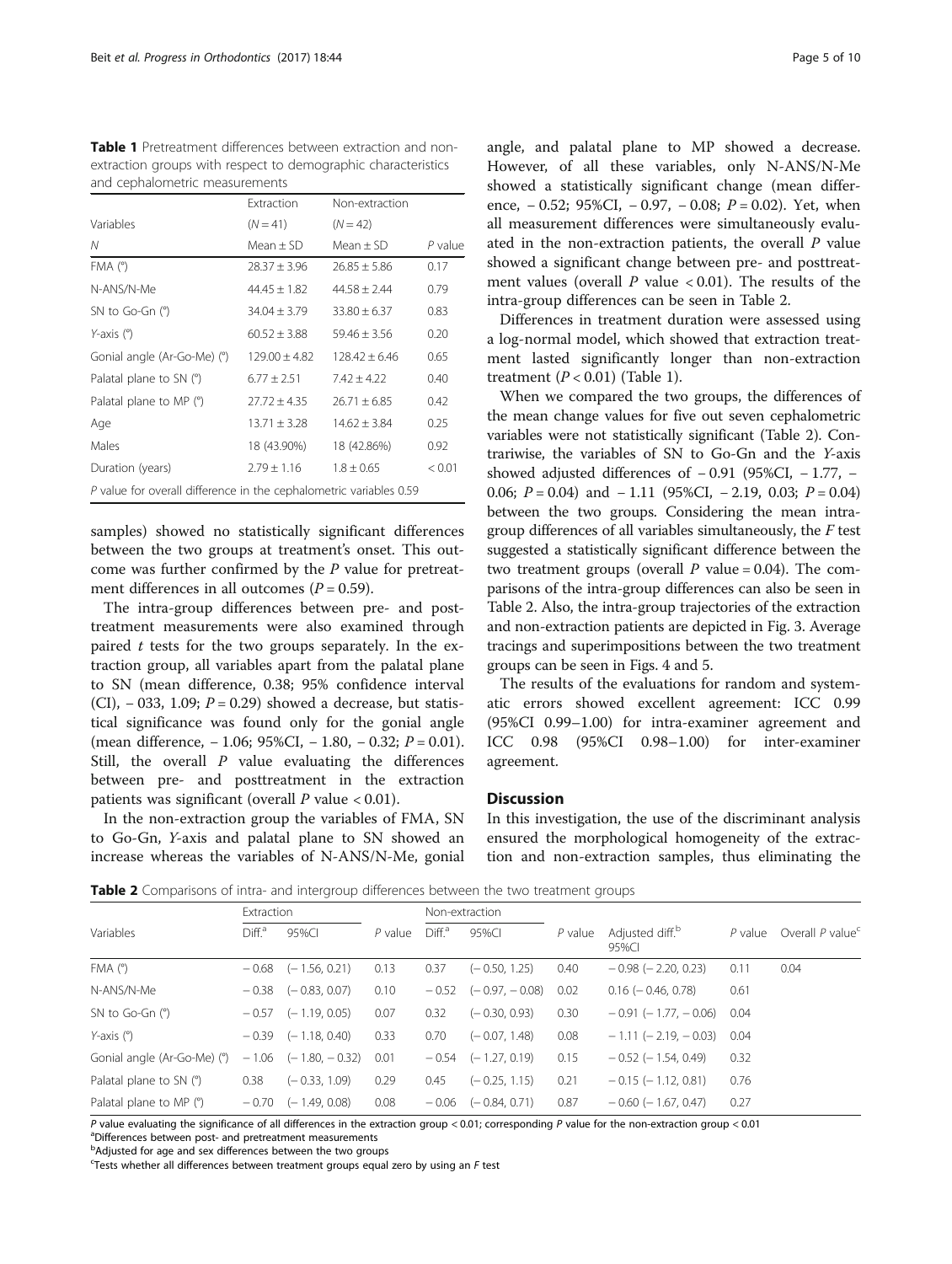

<span id="page-5-0"></span>

susceptibility bias commonly seen in orthodontic retrospective surveys [[8, 15, 19](#page-8-0), [28](#page-9-0)]. The borderline spectrum was comprised of patients with similar skeletal and dental features along with the vertical skeletal measurements. These statistically "unclassified" borderline patients with regard to extractions received extraction or non-extraction treatment that was decided by the orthodontist that they happened to visit. The effect of the orthodontic treatment on the vertical dimensions in the borderline spectrum of patients was then assessed through a cephalometric analysis which provided an objective assessment of the vertical skeletal changes that occurred. Due to the aforementioned methodology, the treatment outcomes can be safely attributed to the choice of treatment modality and to not to pre-existing dental or skeletal differences among patients.

Furthermore, Procrustes superimposition was conducted so that shape differences could be described. According to this mathematical model, in order to compare two configurations, we firstly adjust for size, and then align them, so that any effect of translation and rotation are removed. This method exhibits the

advantage over the classical cephalometric approaches that all points are considered equally significant. Conventional superimposition planes, such as the Frankfurt horizontal (FH) plane, or the anterior cranial base plane (SN), although widely encountered in orthodontic literature, would imply that two points out of the whole would be of greater importance over the others. Additionally, by adjusting for size, pure shape differences could be observed, not affected by the scale factor.

As shown by the discriminant analysis applied to the parent sample of 542 class I patients, measurements that assess the vertical dimension like the Y-axis, FMA, ANS-Me did not show any discriminating power between the extraction and non-extraction group of patients. That occurred despite the fact that these measurements differed significantly between the two treatment groups [\[23](#page-9-0)]. Subsequently, with regard to the treatment decision, the vertical variation between patients was not taken into consideration by the clinicians upon treatment planning, despite the fact that the literature reports a possible vertical effect when a case is treated with extractions [[18\]](#page-8-0). Still, the variable of lower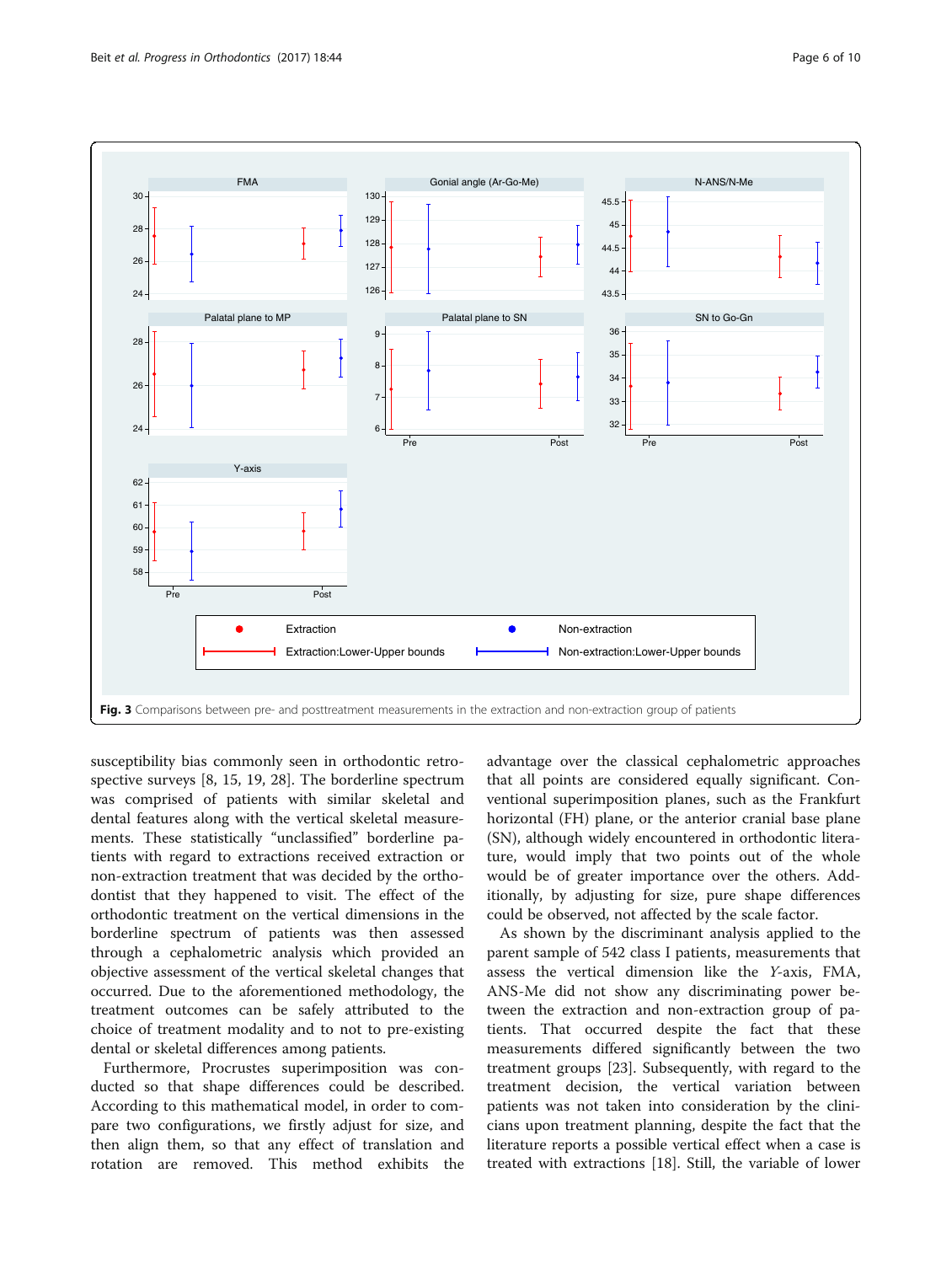<span id="page-6-0"></span>

crowding was the most important variable in deciding extractions as shown by the magnitude of its standardized canonical function coefficient (0.728) followed by the lower lip to E-plane  $(-0.407)$ , upper crowding (0.347), and overjet (− 0.219) [[23](#page-9-0)].

Our results showed that in regard to the vertical skeletal measurements, the patients treated with extractions showed a slight decrease, which bordered at the traditional 5% level of statistical significance  $(P = 0.04)$ compared to their non-extraction counterparts. Despite the statistical significance though and because of the small-scale intergroup differences, it is open to discussion whether or not the results are clinically significant.

However, of the seven variables, only two (SN to Go-Gn and Y-axis) differed significantly between the two groups at the end of treatment, with them being decreased in the extraction group and increased in the non-extraction group of patients. Aras [[12\]](#page-8-0) examined open-bite cases and reported a significant decrease of the SN to Go-Gn angle after the extraction of the four second premolars and also after the extraction of the four molars but, in disagreement with our findings, reported a non-significant decrease after extraction of the four first premolars. Also, in contrast to our findings, Meral et al. [\[29](#page-9-0)] did not observe a significant intergroup posttreatment difference for the SN to Go-Me angle in their study. Furthermore, Kumari et al. [[30\]](#page-9-0) did not find any significant mean change difference for the Y-axis between the extraction and non-extraction cases. Moreover, the intergroup posttreatment differences for the



Y-axis in Luppanapornlarp et al. [\[19](#page-8-0)] investigation can rather be attributed to the morphologically dissimilar pretreatment groups rather than to the treatment modality itself. In regard to the FMA angle, our results are in agreement with previous investigations that reported non-significant changes between the two treatment groups [[17](#page-8-0), [30](#page-9-0)]. Kocadereli et al. [[15](#page-8-0)] also reported a slightly higher but not significant increase of the FMA and SN to Go-Gn angles in the non-extraction group of patients. Regarding the slight closure of the palatal plane to mandibular plane angle, our findings are in agreement with the findings of Kirschneck et al. [[14\]](#page-8-0).

Intergroup mean tracings were superimposed using Procrustes superimposition. The Procrustes method was chosen in order for all landmarks to be treated equally, and therefore, no points were arbitrarily considered to be of greater significance when compared to the others. Furthermore, all tracings superimposed were scaled to a standard size. As a result, pure shape changes could be detected, not affected by the influence of size [\[31\]](#page-9-0). In regard to the vertical dimension, the average tracings at the end of treatment showed a slight difference between the extraction and the non-extraction patients (Fig. 5). Still, the main changes were localized at the perioral area and were manifested as retraction of the anterior dentoalveolar units followed by subsequent retraction of the lips. In contrast to our results, Garlington et al. [[18](#page-8-0)] observed in the cephalometric superimpositions a forward rotation of the mandible in 17 out of the 23 cases that were though treated with extractions of the four second premolars.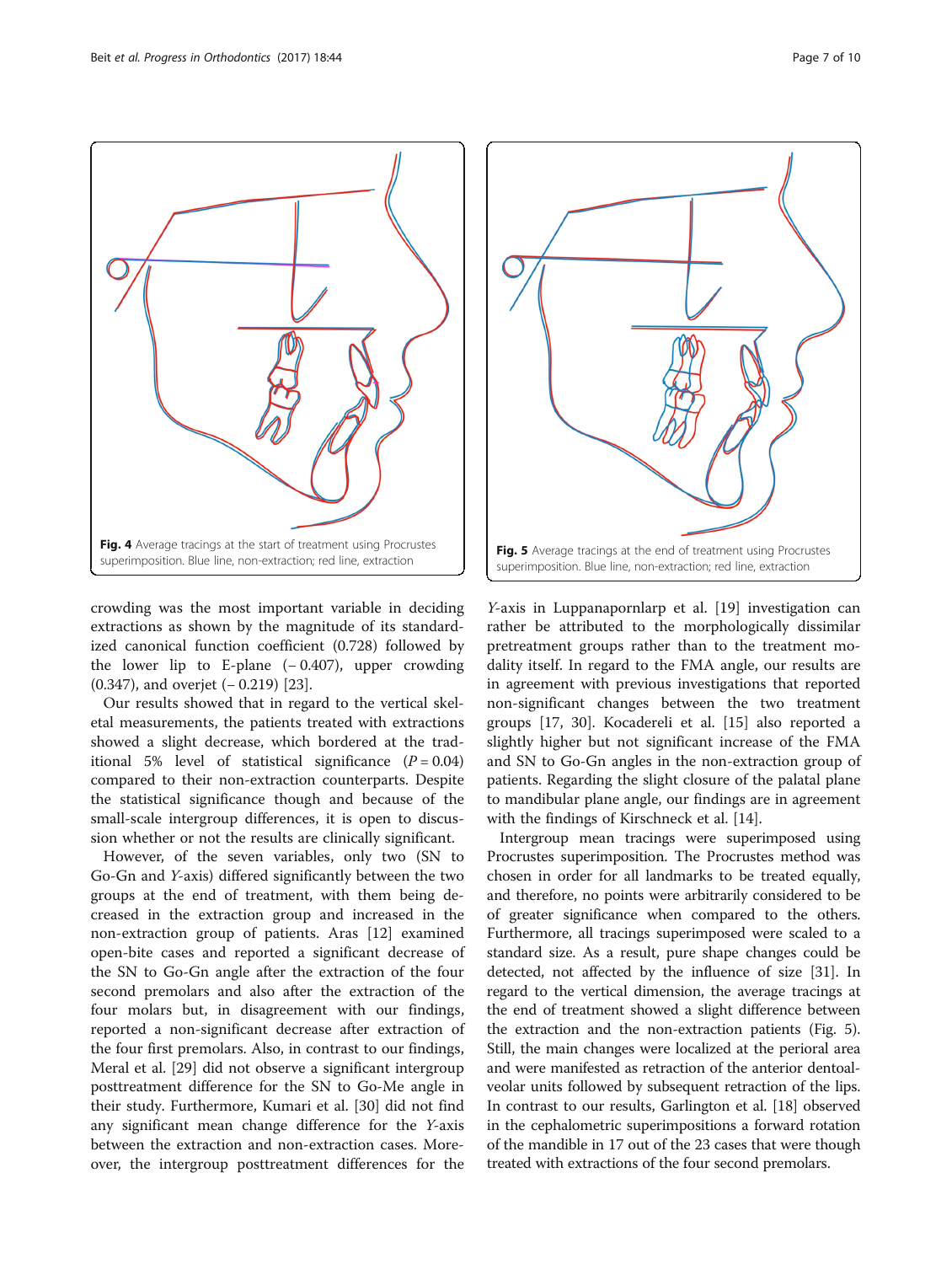In the extraction group, almost all of the vertical measurements showed a non-significant decrease except for the gonial angle that was reduced significantly. Nevertheless, when all measurements were taken into consideration, the overall intra-group difference between pre- and posttreatment showed statistical significance. In regard to the FMA [[8](#page-8-0), [15](#page-8-0), [19,](#page-8-0) [30\]](#page-9-0) and the palatal plane to MP angle [\[14, 17](#page-8-0), [29\]](#page-9-0), our results are in agreement with those of other authors who also suggested a decrease after extraction treatment. Also, Kim et al. [\[8](#page-8-0)] reported a non-significant decrease of the palatal plane to MP angle after four first premolar extraction treatment in contrast to four second premolar extraction treatment that resulted in a significant increase of the aforementioned plane. Concerning the Y-axis, Kumari et al. [\[30](#page-9-0)] showed a significant intra-group increase for the extraction patients in contrast with our study where a slight non-significant decrease was found.

In regard to the gonial angle, a similar observation of a decrease but at a higher value (− 2.5, SD 4.5) was made by Kirschneck et al. [\[14](#page-8-0)] in an extraction group of patients. Other authors could not confirm any similar findings [[8\]](#page-8-0), while most did not assess changes in the gonial angle. Gonial angle though is an important parameter of the craniofacial complex giving an indication about the vertical parameters and symmetry of the facial skeleton. Any change in the gonial angle might be attributed to two distinctive causes. Either there is a true morphologic change in the angle between the ramus and the base of the mandible or there is a change in the location of the derived cephalometric landmark of articulare due to rotation of the mandible. Because of the curvature in the mandibular condyle, any minute change in the identification of articulare can have an impact on the gonial angle. Even though not statistically significant, most changes for vertical parameters were negative in the extraction group, thus showing a vertical decrease, which could lead to the alteration of the gonial angle.

In the non-extraction group, the angular measurements that assess the vertical skeletal changes in regard to the orientation of the mandible to the anterior cranial base showed a non-significant increase, thus being in accordance with the findings of other authors [[14](#page-8-0), [15, 17](#page-8-0)]. The statistical significance of the overall intra-group differences though shows that the treatment had a definite impact on the vertical skeletal dimension of the nonextraction patients by increasing it. In contrast to our study and other authors, Meral et al. [\[29](#page-9-0)] found a significant decrease in the palatal plane to MP angle (mean diff.  $-1.5$ ,  $P < 0.05$ ) and in the SN to Go-Me angle (mean diff.  $-1.5$ ;  $P < 0.01$ ) after a non-extraction therapy. Our results showed a decrease of − 0.52 for the anterior facial height ratio (N-ANS/N-Me), therefore differing from the reports of Kumari et al. [[30\]](#page-9-0) who observed a significant increase (mean diff. 1.1,  $P = 0.005$ ) and of Sivakumar et al. [\[17](#page-8-0)] who also assessed a slight but not significant increase of 0.08 ( $P = 0.81$ ) after non-extraction therapy.

The amount of initial crowding should also be taken into consideration when assessing the posttreatment vertical skeletal changes since these changes are closely related to the extent of tooth movement. In studies assessing the impact of extractions on the vertical dimension, the initial crowding ranges from slight to severe [[8,](#page-8-0) [24, 28](#page-9-0), [29\]](#page-9-0), while in most studies, it is not reported [[9, 12, 15, 17, 18,](#page-8-0) [30](#page-9-0), [32\]](#page-9-0). Clinically, an orthodontist initially addresses the anterior crowding by moving the teeth into the extraction sites and then it is decided whether or not to close the remaining spaces from the posterior, the anterior, or reciprocally. In cases with severe tooth-arch discrepancies, almost the entire extraction space is used to address the crowding leaving very little margin of dental maneuvers. As Konstantonis et al. [[23\]](#page-9-0) showed, crowding is a major factor in the decisionmaking process when an orthodontist contemplates between extraction and non-extraction treatment. In this investigation, the borderline cases presented with similar amounts of crowding: −2.51 and −2.93 mm (P value =  $0.448$ ) of maxillary crowding and  $-4.95$ and  $-5.37$  mm (P value = 0.164) of mandibular crowding for the non-extraction and the extraction cases respectively (data not shown). The aforementioned amounts of crowding in the extraction cases allows the implementation of the desired biomechanics with regard to treatment goals in which vertical control plays a major role. Actually, more side effects are expected in borderline cases with a mild to moderate crowding rather than in clear-cut extraction cases with severe crowding.

Treatment duration varied significantly between the two groups in the present study. Extraction treatment lasted 2.79 years, whereas non-extraction treatment lasted 1.8 years. The four premolar extraction treatments lasted an average of 1 year or 55% longer than non-extraction treatments. Kim et al. [\[8\]](#page-8-0) reported a mean treatment time of 2.3 years for extraction therapy with four first premolars; however, there was no control group treated without extractions. Longer treatment time for extraction therapies is also in concordance with the conclusions of Maveras et al. [[33](#page-9-0)], but nevertheless, other factors like the implemented biomechanics, the operator's experience, and patient's compliance might have an additional impact on the treatment's duration [[34](#page-9-0)].

The main limitations of the present investigation are due to its retrospective nature. To overcome this, a large parent sample obtained from a previous study was used and a discriminant analysis was performed to reduce selection and susceptibility bias. A randomized control study would be ideal for such posttreatment comparisons,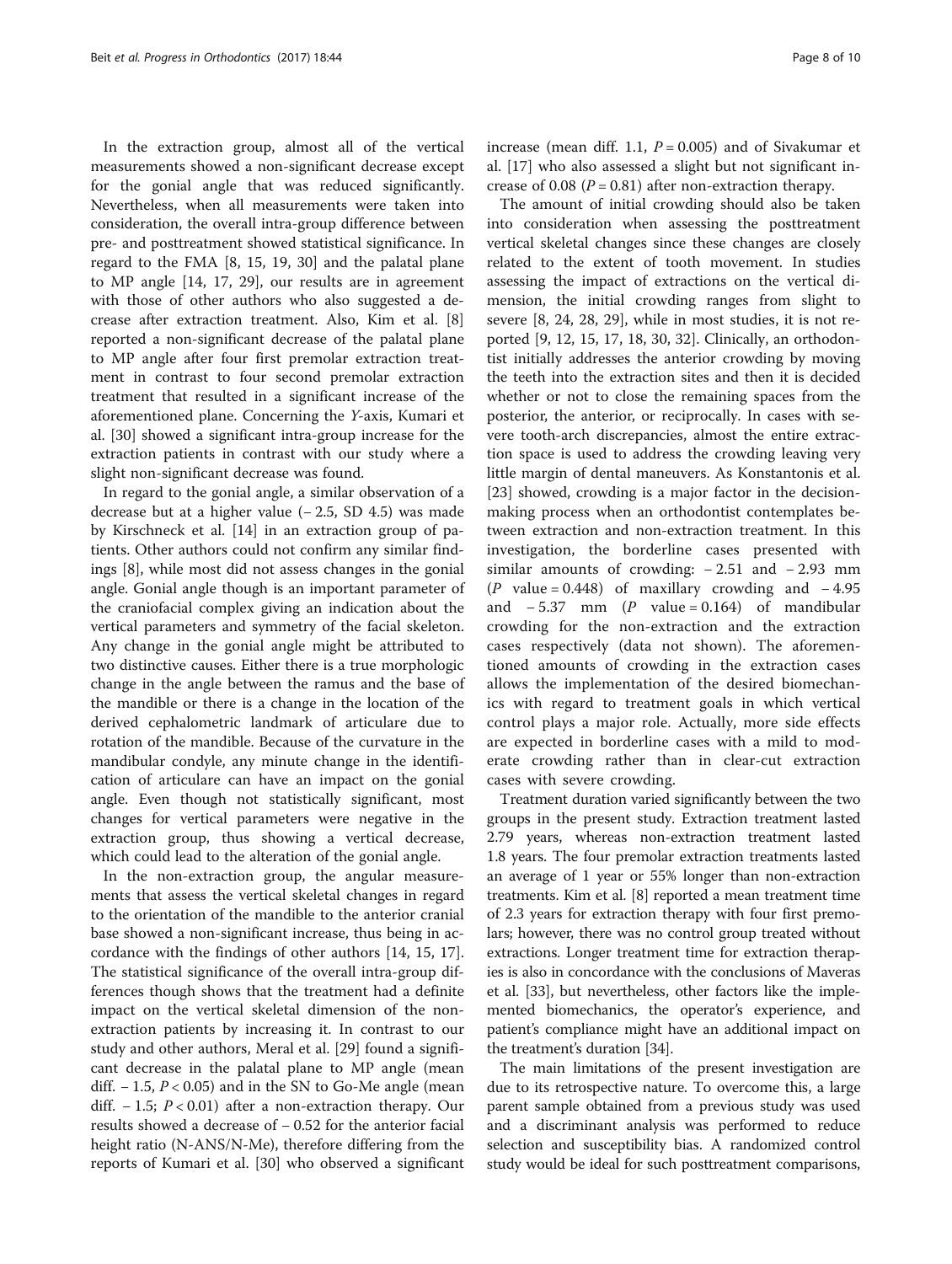<span id="page-8-0"></span>but randomization with regard to extractions is neither easy nor easily ethically justifiable. Furthermore, the study evaluated only class I extraction and non-extraction patients with a mean FMA of 28.37° (SD 3.96) and 26.85° (SD 5.86) respectively. Hence, no conclusion can be made about high-angle patients, although in these patients vertical control would be especially desirable. As in all cephalometric studies, landmark identification error is also a concern. Therefore, intra- and inter-examiner reliability was evaluated for both random and systematic errors. Still, since the majority of the patients were adolescents, different patterns of growth and variation between males and females should also be considered [\[35\]](#page-9-0).

Since stability of the results achieved is a major goal for every orthodontist, long-term comparisons between the extraction and non-extraction treatment groups should also be considered. Extractions have an impact on the vertical skeletal dimension as shown in the present research study, but the possibility of relapse to the original dimension remains an issue to be clarified.

## Conclusions

Discriminant analysis was successful in identifying a group of morphologically similar patients, which were a borderline in regard to extractions. The choice of extraction or non-extraction treatment had an impact on the patients' vertical skeletal dimensions. The overall difference between the two groups was significant with the extraction patients exhibiting a decrease in the vertical dimension when compared to the non-extraction patients. Patients treated with extractions of the four first premolars showed a slight decrease in the skeletal vertical measurements, whereas patients who received nonextraction treatment showed a slight increase. However, due to the small-scale intergroup differences, the results might be of little clinical significance. Still, treatment time was significantly higher in the extraction than in the non-extraction group. Further studies are needed to investigate the stability of the results achieved.

#### Authors' contributions

PB participated in its design and coordination, and acquired data and wrote the manuscript. DK was responsible for acquisition of data and proofread the article. AP performed the statistical evaluation and participated in the design of the study. TE conceived the objectives of the study, participated in data acquisition and helped in the interpretation of the results. All authors read and approved the final manuscript.

#### Ethics approval and consent to participate

An ethics and research committee approval from the Committee of Ethics of the Dental School of the National and Kapodistrian University of Athens in Athens, Greece, was obtained (ref. 311/21.09.2016) on October 24, 2016.

#### Competing interests

The authors declare that they have no competing interests.

## Publisher's Note

Springer Nature remains neutral with regard to jurisdictional claims in published maps and institutional affiliations.

#### Author details

<sup>1</sup> Clinic of Orthodontics and Pediatric Dentistry, Center of Dental Medicine, Faculty of Medicine, University of Zurich, Zürich, Switzerland. <sup>2</sup>Department of Orthodontics, School of Dentistry, National and Kapodistrian University of Athens, Athens, Greece.

### Received: 12 September 2017 Accepted: 15 November 2017 Published online: 18 December 2017

#### References

- 1. Herzog C, Konstantonis D, Konstantoni N, Eliades T. Arch-width changes in extraction vs nonextraction treatments in matched class I borderline malocclusions. Am J Orthod Dentofac Orthop. 2017;151:735–43.
- 2. Kuhn M, Markic G, Doulis I, Gollner P, Patcas R, Hanggi MP. Effect of different incisor movements on the soft tissue profile measured in reference to a rough-surfaced palatal implant. Am J Orthod Dentofac Orthop. 2016; 149:349–57.
- 3. Pisani L, Bonaccorso L, Fastuca R, Spena R, Lombardo L, Caprioglio A. Systematic review for orthodontic and orthopedic treatments for anterior open bite in the mixed dentition. Prog Orthod. 2016;17:28.
- 4. Schudy FF. The control of vertical overbite in clinical orthodontics. Angle Orthod. 1968;38:19–39.
- 5. Rijpstra C, Lisson JA. Etiology of anterior open bite: a review. J Orofac Orthop. 2016;77:281–6.
- 6. Krey KF, Dannhauer KH, Hierl T. Morphology of open bite. J Orofac Orthop. 2015;76:213–24.
- 7. Lentini-Oliveira DA, Carvalho FR, Rodrigues CG, Ye Q, Prado LB, Prado GF, et al. Orthodontic and orthopaedic treatment for anterior open bite in children. Cochrane Database Syst Rev. 2014;9:CD005515.
- 8. Kim TK, Kim JT, Mah J, Yang WS, Baek SH. First or second premolar extraction effects on facial vertical dimension. Angle Orthod. 2005;75:177–82.
- 9. Al-Nimri KS. Vertical changes in class II division 1 malocclusion after premolar extractions. Angle Orthod. 2006;76:52–8.
- 10. Pearson LE. Vertical control in treatment of patients having backwardrotational growth tendencies. Angle Orthod. 1978;48:132–40.
- 11. Ramesh GC, Pradeep MC, Kumar GA, Girish KS, Suresh BS. Over-bite and vertical changes following first premolar extraction in high angle cases. J Contemp Dent Pract. 2012;13:812–8.
- 12. Aras A. Vertical changes following orthodontic extraction treatment in skeletal open bite subjects. Eur J Orthod. 2002;24:407–16.
- 13. Hans MG, Groisser G, Damon C, Amberman D, Nelson S, Palomo JM. Cephalometric changes in overbite and vertical facial height after removal of 4 first molars or first premolars. Am J Orthod Dentofac Orthop. 2006;130:183–8.
- 14. Kirschneck C, Proff P, Reicheneder C, Lippold C. Short-term effects of systematic premolar extraction on lip profile, vertical dimension and cephalometric parameters in borderline patients for extraction therapy—a retrospective cohort study. Clin Oral Investig. 2016;20:865–74.
- 15. Kocadereli İ. The effect of first premolar extraction on vertical dimension. Am J Orthod Dentofac Orthop. 1999;116:41–5.
- 16. Greco M, Fichera G, Barbato E, Leonardi R. Influence of first premolars extraction on vertical dimension in Italian patients with a class I normodivergent malocclusion. A retrospective study. Prog Orthod. 2009;10:70–5.
- 17. Sivakumar A, Valiathan A. Cephalometric assessment of dentofacial vertical changes in class I subjects treated with and without extraction. Am J Orthod Dentofac Orthop. 2008;133:869–75.
- 18. Garlington M, Logan LR. Vertical changes in high mandibular plane cases following enucleation of second premolars. Angle Orthod. 1990;60:263–7. discussion 7-8
- 19. Luppanapornlarp S, Johnston LE Jr. The effects of premolar-extraction: a long-term comparison of outcomes in "clear-cut" extraction and nonextraction class II patients. Angle Orthod. 1993;63:257–72.
- 20. Chua AL, Lim JY, Lubit EC. The effects of extraction versus nonextraction orthodontic treatment on the growth of the lower anterior face height. Am J Orthod Dentofac Orthop. 1993;104:361–8.
- 21. Gianelly AA. Arch width after extraction and nonextraction treatment. Am J Orthod Dentofac Orthop. 2003;123:25–8.